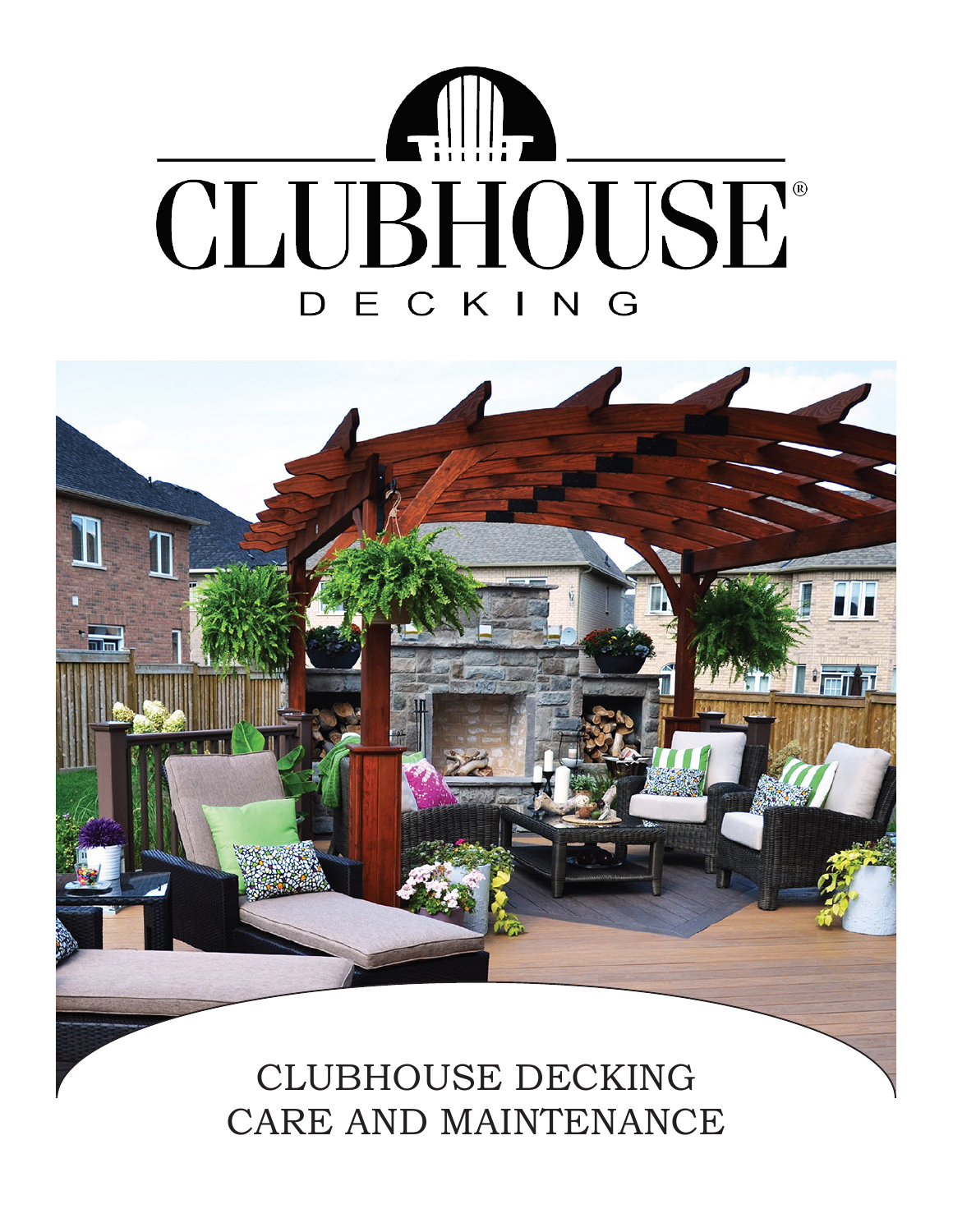# Care and Maintenance

# **General:**

**Exceeding recommended concentration of cleaners can damage the products surface.** Follow manufacturers instructions for proper use of cleaning products. Avoid abrasive cleaners. Test any cleaner in an inconspicuous area before applying to major areas. Excessive scrubbing is unnecessary, may be harmful to the product and may cause an undesirable glossy area over the finish.

# **Routine Cleaning/dirt and Grime:**

As with all outdoor products, common dirt and dust should be cleaned occasionally with a garden hose or soft-bristled brush. Clubhouse Decking is low-maintenance, not nomaintenance products.

# **Approved Cleaners:**

Many household type cleaners may be used on Clubhouse Decking, however it is a good idea to test any intended cleaner on a small sample piece of material prior to using on the full installation. The following is a list of household cleaners that may be used:

- Dawn<sup>®</sup> (good for grease spots)
- Fantastic<sup>®</sup>
- Windex<sup>®</sup>
- Murphy Oil Soap®
- Lestoil<sup>®</sup>
- Lysol®
- Simple Green

# **Hard Water Stains:**

- **Step 1:** Fill a spray bottle with 50% pure white vinegar and 50% water.
- **Step 2:** Spray this vinegar solution onto the stain and let stand 5 minutes.
- **Step 3:** Mix 4 cups water with 5 tablespoons of sodium bicarbonate (baking soda) and stir into a slurry.
- **Step 4:** Soak a cleaning cloth/sponge in the sodium bicarbonate solution and thoroughly wipe the area of the stain that had the vinegar spray.
- **Step 5:** Rinse well with water.

# **Heavy Duty Cleaning (Industrial dirt/grease/oil/wine):**

Substances such as grease, oil and wine require immediate attention. Rinse with hot water upon contact. For heavier dirt and stains, use a mixture containing 1 gallon of water, 1/3 cup of detergent such as Tide and 2/3 cup of trisodium phosphate (TSP, Soilax or similar product).

# **Power Washing:**

Although not required, Clubhouse Decking may be power washed with a gas or electricpowered spray hose. The level of the power washer should be set no higher than 1100 pounds per square inch (psi). A fan tip nozzle should be used along with the proper cleaning product. For decking, spray in the direction of the brush/grain pattern to avoid damaging the product. Use caution not to damage the material and always take the proper safety precautions when operating a power washer.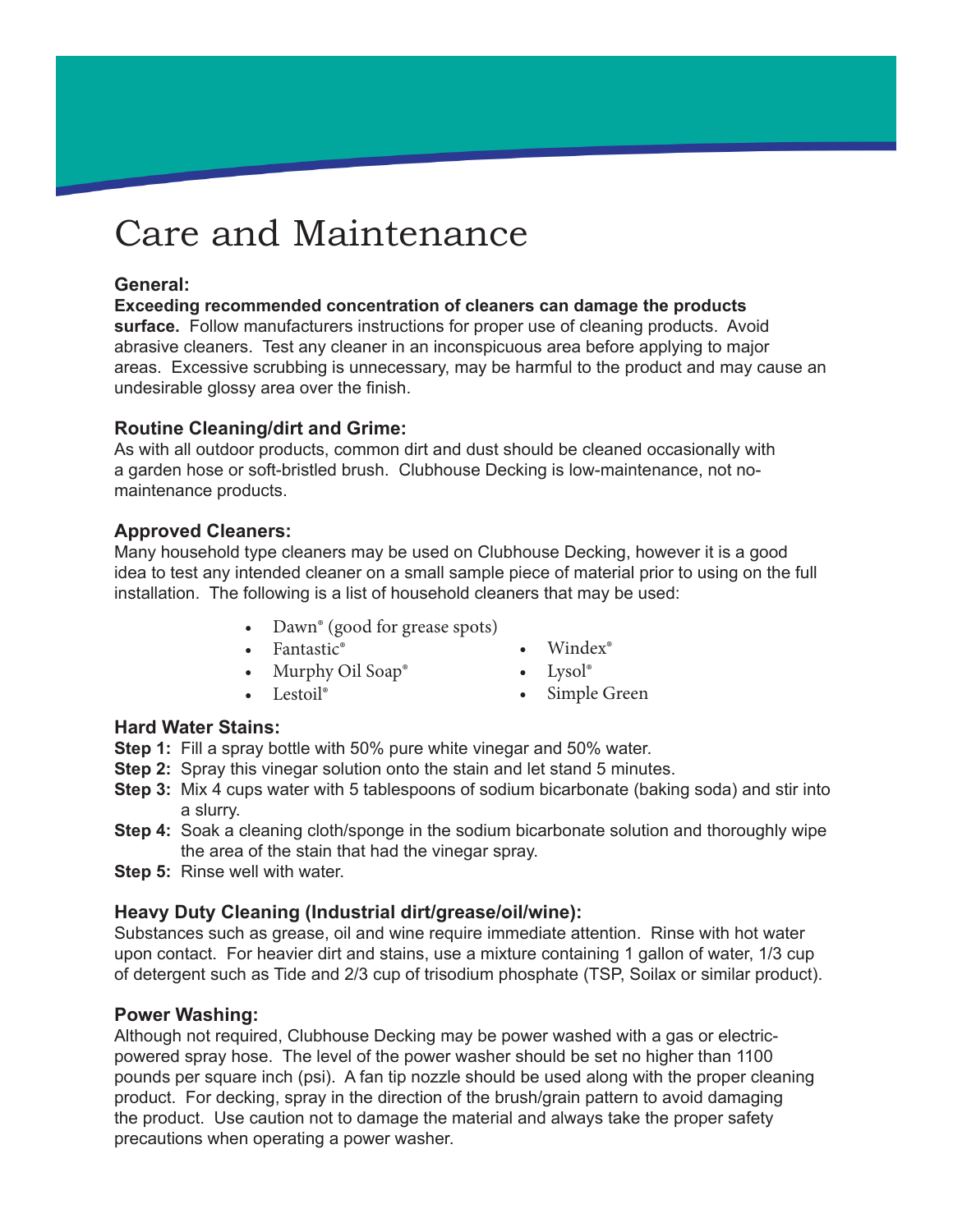## **Mold and Mildew:**

Clubhouse products are formulated to inhibit mildew growth and minimize staining. Even if they appear clean, it is important to prevent build-up of pollen/debris. Mildew stains may occur where moisture, pollens and/or dirt are present. Mildew needs a food source to grow, which can be grass, pollens and dirt. Follow the routine cleaning directions to reduce build up on decking.

Mildew may appear as black spots and may be cleaned with a simple mixture of 1 gallon of water, 1/3 cup of detergent, 2/3 cup of Soilax (or like product) and 1 quart of household bleach. Although it may sit on the deck surface, mold and mildew will not penetrate and degrade the product, unlike wood.

## **Cleaning Between Deck Planks:**

Use a plastic putty knife and gently clean between decking planks to clear debris.

## **Barbeque grills, chimeneas and portable fire pits:**

All sources of high heat should be placed on a non-rubber/non-vinyl grill mat or splatter guard to minimize stains and kept a safe distance from railing. With any cleaning job that requires more than just water and a brush, we recommend that you try cleaning a small inconspicuous area or scrap piece of material before cleaning the entire surface.

#### **Caulking, tar, compounds and similar substances:**

Clean with mineral spirits in reasonable amounts, applied directly to the substance. AFTER CLEANING RINSE OFF IMMEDIATELY WITH SOAPY WATER.

#### **Rust:**

Use a deck cleaner containing phosphoric acid and commercial pressure washer (not to exceed 1100 PSI; see additional information under power washing)

#### **Snow and Ice Removal:**

Snow may be removed from deck surface using a non-metallic shovel. Sharp shovels that scrape or chip wood deck should not be used. While salt/rock salt will not affect the structural integrity of Clubhouse, it may cause stains. If using salt to break up ice patches, remove salt as soon as possible to avoid stains and scratches. Do not use salt/ash mixtures. Ice melt product containing calcium chloride and/or magnesium chloride can be used on Clubhouse. It is a good idea to test any such products on a small sample piece prior to using on the full installation.

#### **Splintering and Rotting:**

Clubhouse is guaranteed not to split, splinter or rot when installed according to manufacturers instructions.

# **Pools and Spas:**

Clubhouse Decking is designed to be used in conjunction with all outdoor living activities. Chlorinated water from pools and spas will not harm Clubhouse products.